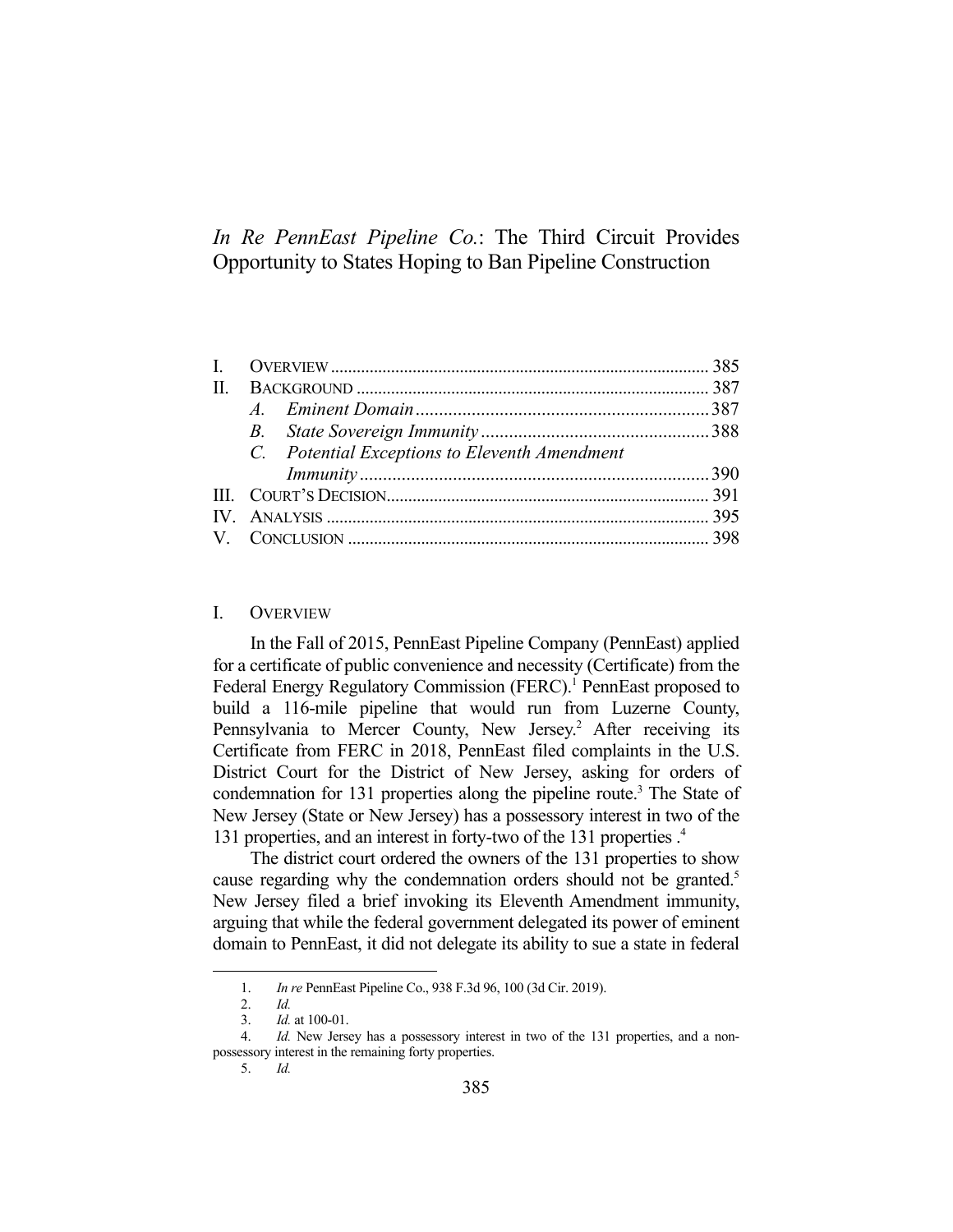court.6 As such, New Jersey argued that PennEast had no legal right to sue the state to condemn state-owned property.<sup>7</sup> Additionally, New Jersey argued that PennEast had not attempted to negotiate with each landowner prior to initiating the condemnation proceedings and thus had not met the requirements of the Natural Gas Act (NGA).<sup>8</sup>

 The district court first noted that PennEast had satisfied the three requirements laid out by the NGA, and was thus entitled to use the federal government's eminent domain power.<sup>9</sup> The NGA requires that: (1) any pipeline company seeking to exercise the federal government's power of eminent domain first obtain a valid certificate of public convenience and necessity from FERC; (2) the company be unable to reach agreements with the necessary landowners; and (3) the value of any property the company hopes to condemn exceed \$3,000.10 PennEast met the first requirement when it obtained its Certificate in 2018.11 Next, the district court determined that PennEast had been unable to come to agreements with the owners of the affected properties.<sup>12</sup> In determining this, the district court implied that PennEast was not required to negotiate with all property owners.13 Finally, the district court found that the NGA's property value requirement had been met because PennEast had offered amounts greater than \$3,000 for each property.<sup>14</sup> Upon determining that PennEast had met the three requirements set by the NGA, the district court granted the orders of condemnation PennEast sought.<sup>15</sup>

 In granting PennEast's request for orders of condemnation, the district court held that New Jersey's assertion of Eleventh Amendment immunity was inapplicable because PennEast had been granted with the federal government's power of eminent domain and thus "stands in the shoes of the sovereign."16 The district court noted that the design of the NGA allows "any holder of a certificate of public convenience and

 <sup>6.</sup> *Id.* at 101-02.

 <sup>7.</sup> *Id.* at 102.

 <sup>8.</sup> *Id.* at 101.

 <sup>9.</sup> *Id.*

 <sup>10.</sup> *Id.* at 102.

 <sup>11.</sup> *Id.* at 100; *see also In re* PennEast Pipeline Co., 2018 WL 6584893, at \*1, \*3 (D. N.J. Dec. 14, 2018), *vacated* 938 F.3d 96 (hereinafter Lower Court Opinion).

 <sup>12.</sup> *In re PennEast Pipeline*, 938 F.3d at 102.

 <sup>13.</sup> *Id.*

 <sup>14.</sup> *Id.* 

 <sup>15.</sup> *Id.*

 <sup>16.</sup> *Id.* at 101 (quoting *Lower Court Opinion* at 12).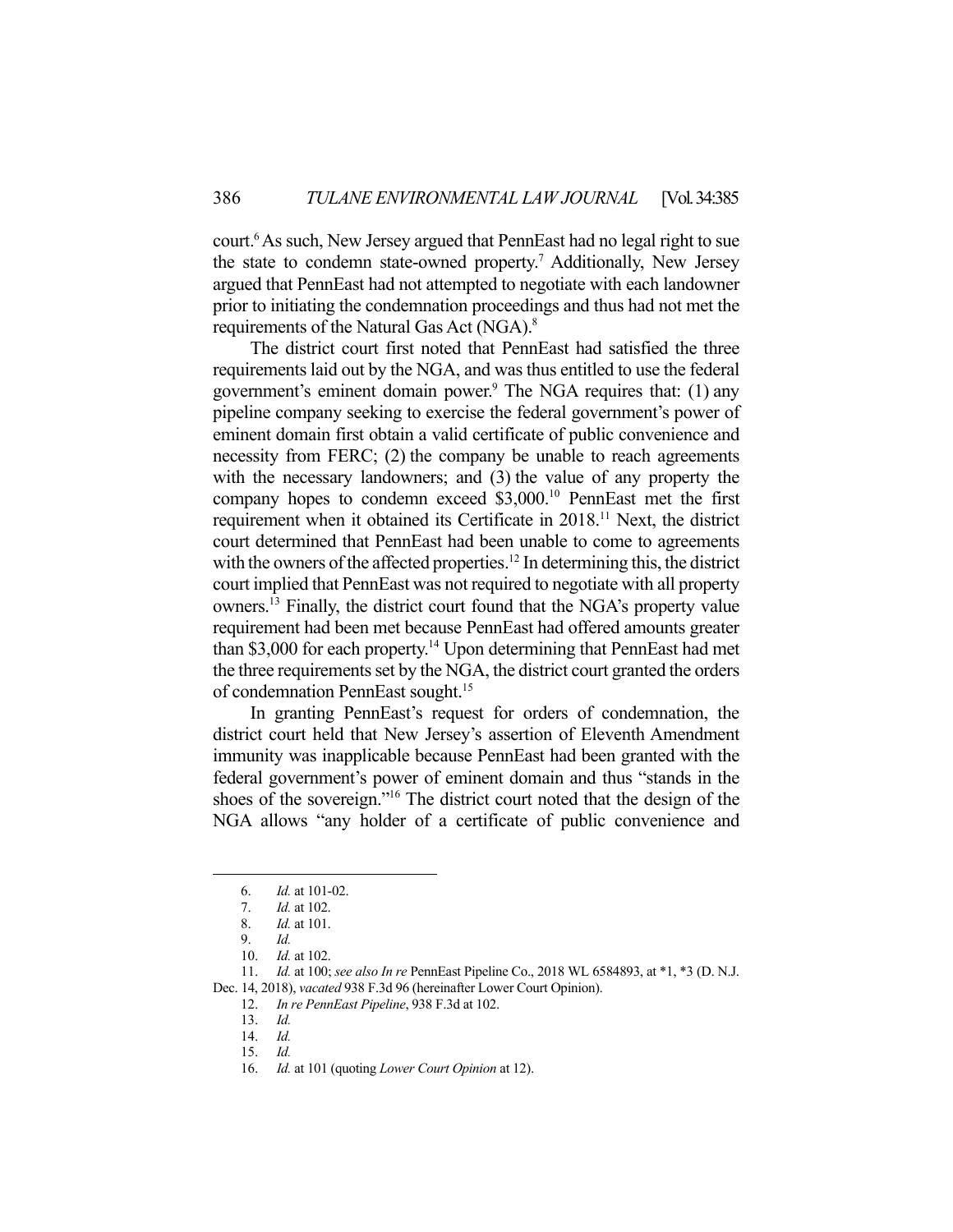necessity" to condemn property, even if that property is state-owned.<sup>17</sup> This design, the district court reasoned, allows for companies with a valid Certificate to sue a state to condemn land necessary for the construction of a pipeline.<sup>18</sup>

 Following the filing of the district court's opinion in December of 2018, New Jersey asked the district court to reconsider its denial of the State's claim of sovereign immunity, arguing that "the United States lacks the constitutional authority to delegate to private entities like PennEast the capacity to sue a State."19 The district court denied the State's motion, concluding that the NGA provides an exception to state sovereign immunity.<sup>20</sup>

 New Jersey then appealed the district court's decision to the U.S. Court of Appeals for the Third Circuit, arguing that the district court erred in finding that state sovereign immunity was not applicable.<sup>21</sup> In its opinion, filed on September 10, 2019, the Third Circuit vacated the district court's decision.<sup>22</sup> The court *held* that the power of eminent domain and the ability of the federal government to sue states in federal court are two separate powers that must be considered separately, and that Congress did not delegate the federal government's ability to sue in the NGA. *In re PennEast Pipeline Co.*, 938 F.3d 96 (3d Cir. 2019).

### II. BACKGROUND

#### *A. Eminent Domain*

The federal government's power of eminent domain allows it to take private land for public purposes if it provides just compensation to the landowners.<sup>23</sup> The U.S. Supreme Court has defined "public purpose" broadly.<sup>24</sup> For example, the Supreme Court has held that economic development can qualify as a valid public purpose for Fifth Amendment takings.<sup>25</sup> As part of its eminent domain power, the federal government can

 <sup>17.</sup> *Id.*

 <sup>18.</sup> *Id.* 

 <sup>19.</sup> *Id.* at 102.

 <sup>20.</sup> *Id.*

 <sup>21.</sup> *Id.*

 <sup>22.</sup> *Id.* at 113.

 <sup>23.</sup> U.S. CONST. amend. V.

 <sup>24.</sup> *See* Kelo v. City of New London, 545 U.S. 469, 483 (2005) ("[O]ur public use jurisprudence has . . . afford[ed] legislatures broad latitude in determining what public needs justify the use of the takings power.").

 <sup>25.</sup> *Id.* at 485.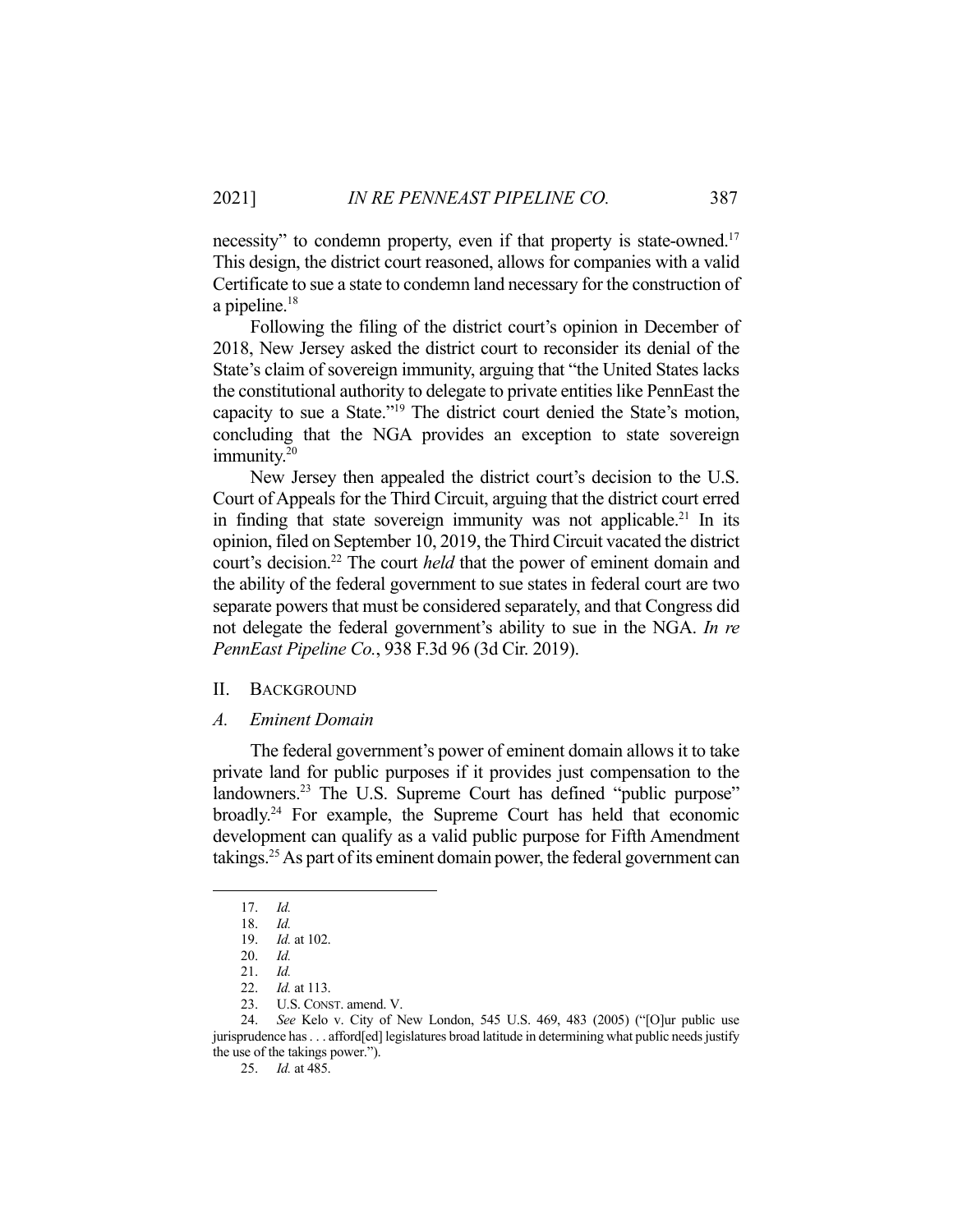also delegate the power to take land for a public purpose to private entities.<sup>26</sup> The federal government delegated this power in 1938, when Congress enacted the Natural Gas Act to regulate the transportation and sale of natural gas. $27$  The NGA declared that all pipelines in the business of transporting and selling natural gas are considered "affected with a public interest."28 As such, Congress allows pipeline companies to use eminent domain to acquire land that they cannot otherwise acquire by contract or negotiation.<sup>29</sup>

 The NGA thus gives FERC authority to delegate the federal government's power of eminent domain to natural gas pipelines.<sup>30</sup> Any company hoping to construct a natural gas pipeline must obtain a Certificate from FERC prior to negotiating easements with landowners along the pipeline route or initiating condemnation proceedings in court.<sup>31</sup> Additionally, U.S. district courts have jurisdiction over these condemnation proceedings when the property in question exceeds \$3,000 in value.<sup>32</sup>

 While it is well-established that pipeline companies may exercise the federal government's power of eminent domain to obtain easements over private land along the pipeline route, the process by which a pipeline company may gain access to *state-owned* land along the pipeline route is a debated topic.<sup>33</sup>

## *B. State Sovereign Immunity*

 The Eleventh Amendment of the United States Constitution prohibits private parties from suing a State in federal court.<sup>34</sup> The federal government can, however, sue states because the states consented to suit by the federal government when they ratified the Constitution.<sup>35</sup> State

 <sup>26.</sup> *See, e.g., In re PennEast Pipeline*, 938 F.3d at 100.

 <sup>27. 15</sup> U.S.C. § 717(a) (2018).

 <sup>28.</sup> *Id.*

 <sup>29. 15</sup> U.S.C. § 717f(h) (2018).

 <sup>30.</sup> *Id.*

 <sup>31.</sup> *Id.* (stating that any easement that cannot be obtained through negotiation may be obtained through the district court in the district in which the land is situated or in state court).

 <sup>32.</sup> *Id.*

 <sup>33.</sup> *See, e.g.*, *In re* PennEast Pipeline Co., 938 F.3d 96, 104 (3d Cir. 2019) ("Focusing on Congress's intent to enable gas companies to build interstate gas pipelines, PennEast fails to adequately grapple with the constitutional impediment to allowing a private business to condemn State land: namely, Eleventh Amendment immunity.").

 <sup>34.</sup> U.S.CONST. amend. XI.

 <sup>35.</sup> Alden v. Maine, 527 U.S. 706, 755 (1999).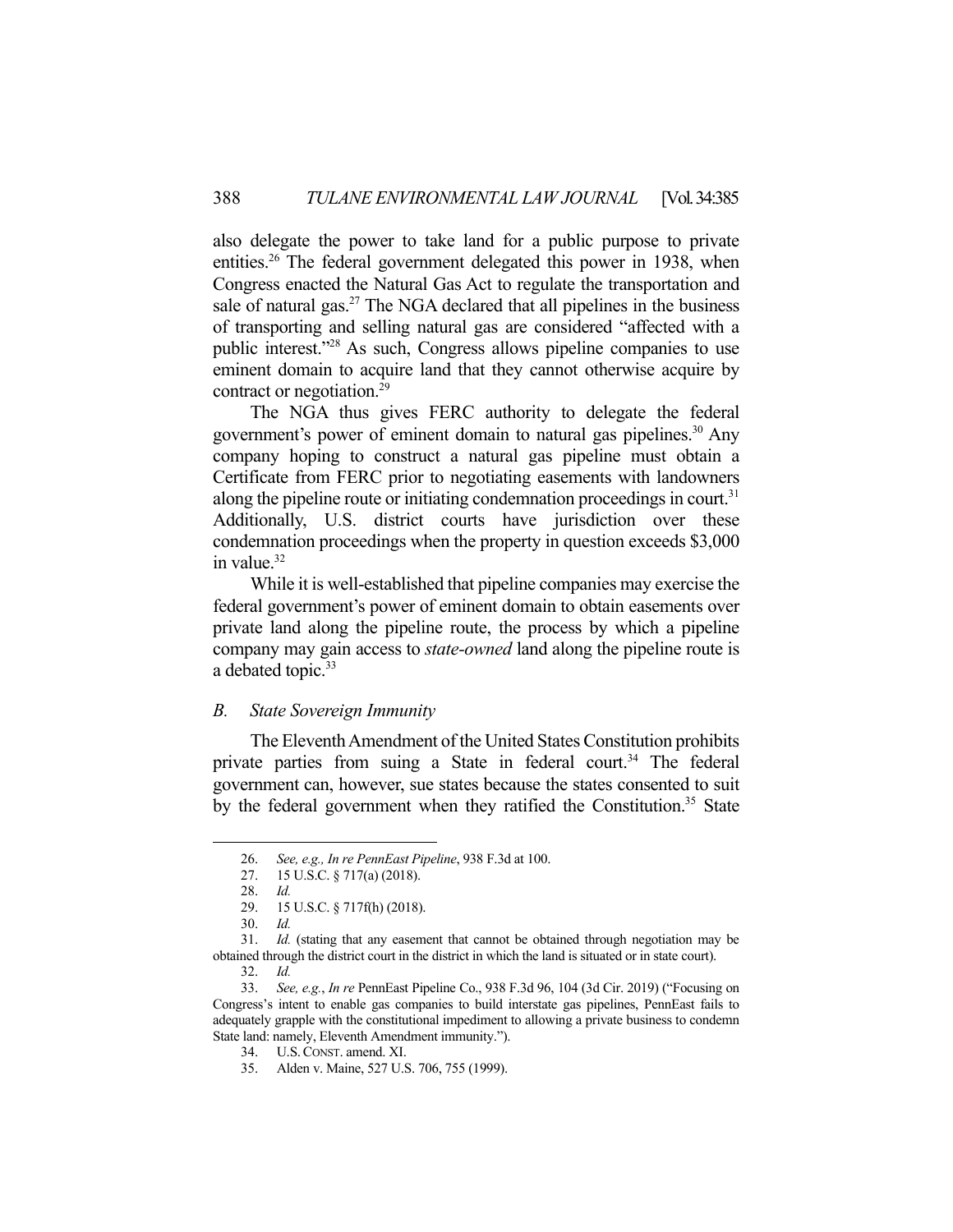sovereign immunity bars suits by private parties "only in the absence of consent," and many states have consented to a variety of suits.<sup>36</sup> Unlike the federal government's power of eminent domain, the circumstances under which Congress may abrogate state sovereign immunity are much more limited.<sup>37</sup> The Supreme Court has repeatedly held that the "power to abrogate [state sovereign immunity] can only be exercised by a clear legislative statement."38 Additionally, the Supreme Court has held that Congress lacks the authority to abrogate state sovereign immunity pursuant to the Commerce Clause.39 To be more specific, the Supreme Court has recognized that Congress may only abrogate state sovereign immunity when it acts pursuant its enumerated powers, particularly those granted in Section Five of the Fourteenth Amendment.<sup>40</sup>

 For example, in *Blatchford v. Native Village of Noatak & Circle Village*, the Supreme Court held that the Eleventh Amendment barred Native American petitioners from filing suit against a state official for violating a revenue-sharing statute of the state. $41$  The petitioners brought the suit pursuant to 28 U.S.C. § 1362, which declares that "district courts shall have original jurisdiction of all civil actions, brought by any Indian tribe . . . recognized by the Secretary of the Interior, wherein the matter in controversy arises under the Constitution, laws, or treaties of the United States."<sup>42</sup> The Supreme Court stated that  $\S 1362$  "does not reflect an unmistakably clear intent to abrogate immunity" as required by *Dellmuth v. Muth*. 43 Despite acknowledging that Congress can possibly delegate the federal government's exemption from state sovereign immunity by making its intentions unmistakably clear, the Supreme Court considered an abrogation of this type to be a "strange notion."<sup>44</sup> As such, the Supreme

 <sup>36.</sup> *Id.*

 <sup>37.</sup> *See* Dellmuth v. Muth 491 U.S. 223, 227-28 (1989); *see also* Seminole Tribe of Florida v. Florida, 517 U.S. 44, 59 (1996).

 <sup>38.</sup> Blatchford v. Native Vill. of Noatak & Circle Vill., 501 U.S. 775, 786 (1991); *see also Dellmuth,* 491 U.S. at 227-28.

 <sup>39.</sup> *See Seminole Tribe of Fla.*, 517 U.S. at 59.

 <sup>40.</sup> Fitzpatrick v. Bitzer, 427 U.S. 445, 456 (1976); *see* U.S.CONST. amend. XIV, § 5; U.S. v. Georgia, 546 U.S. 151, 158-59 (2006) (Congress is granted the power to enforce the Fourteenth Amendment of the Constitution of the United States, and toward that end, may "abrogate state sovereign immunity by authorizing private suits for damages against the States . . . for conduct that *actually* violates the Fourteenth Amendment.") (emphasis in original).

 <sup>41.</sup> *Blatchford*, 501 U.S. at 782.

 <sup>42. 28</sup> U.S.C. § 1362.

 <sup>43.</sup> *Blatchford*, 501 U.S. at 786; *Dellmuth*, 491 U.S. at 227-28 (internal quotation marks omitted).

 <sup>44.</sup> *Blatchford*, 501 U.S. at 785-86.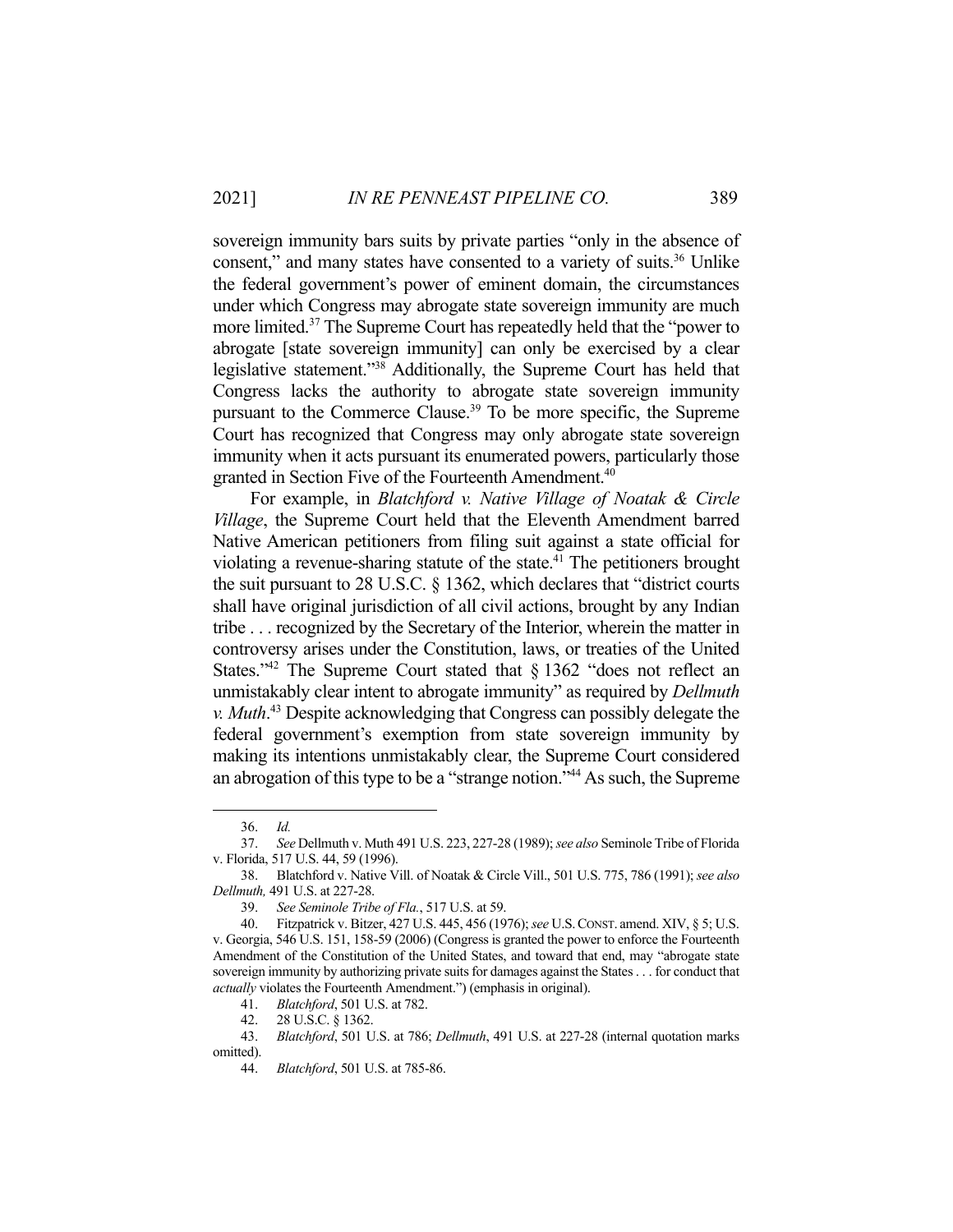Court makes it clear that the set of circumstances under which Congress may abrogate state sovereign immunity are incredibly narrow.<sup>45</sup>

### *C. Potential Exceptions to Eleventh Amendment Immunity*

 Some federal appellate courts have recognized a very narrow set of exceptions to the non-delegability of the federal government's exemption from state sovereign immunity.46 For example, the U.S. Court of Appeals for the Fourth Circuit has recognized that Eleventh Amendment immunity does not apply in False Claims Act (FCA) suits.47 These are suits brought by or on behalf of the United States against individuals or entities that submit false claims to the federal government.<sup>48</sup> In *United States ex rel. Milam v. University of Texas M.D. Anderson Cancer Center,* the Fourth Circuit held that the United States is the real party in interest in FCA suits, even where it permits a separate party, known as a *qui tam* relator, "to pursue the action on its behalf."49 Based on this holding, the Fourth Circuit declared that a state cannot assert Eleventh Amendment immunity in a *qui tam* suit because the United States may sue a state in federal court.<sup>50</sup>

 Other circuit courts, however, have found the Fourth Circuit's conclusion flawed.51 For example, in *United States ex rel. Foulds v. Texas Tech University*, the Fifth Circuit held that the Eleventh Amendment barred a *qui tam* relator from bringing an FCA suit against a state because Congress, in the language of the False Claims Act, did not clearly express its intent to abrogate state sovereign immunity.<sup>52</sup> Similarly, the Ninth Circuit held that the Eleventh Amendment barred a *qui tam* relator from "assert[ing] the government's interests against the State of Alaska" based on the Supreme Court's holding in *Blatchford*. 53

 While there is no consensus on whether the Eleventh Amendment bars FCA claims brought by *qui tam* relators, the courts seem to agree that if a private party is empowered to bring a suit against a state, it could only

 <sup>45.</sup> *See, e.g.*, *id.*; *see also Dellmuth* 491 U.S. at 227-28.

 <sup>46.</sup> *See, e.g.*, United States ex rel. Milam v. Univ. of Texas M.D. Anderson Cancer Ctr., 961 F.2d 46, 50 (4th Cir. 1992).

 <sup>47.</sup> *Id.*

 <sup>48.</sup> *Id.* at 48.

 <sup>49.</sup> *Id.* at 50.

 <sup>50.</sup> *Id.*

 <sup>51.</sup> *See, e.g.*, United States. ex rel*.* Foulds v. Texas Tech Univ., 171 F.3d 279, 284 (5th Cir. 1999).

 <sup>52.</sup> *Id*. at 294.

 <sup>53.</sup> Jachetta v. United States, 653 F.3d 898, 912 (9th Cir. 2011); *see* Blatchford v. Native Village, 501 U.S. 775, 779 (1991).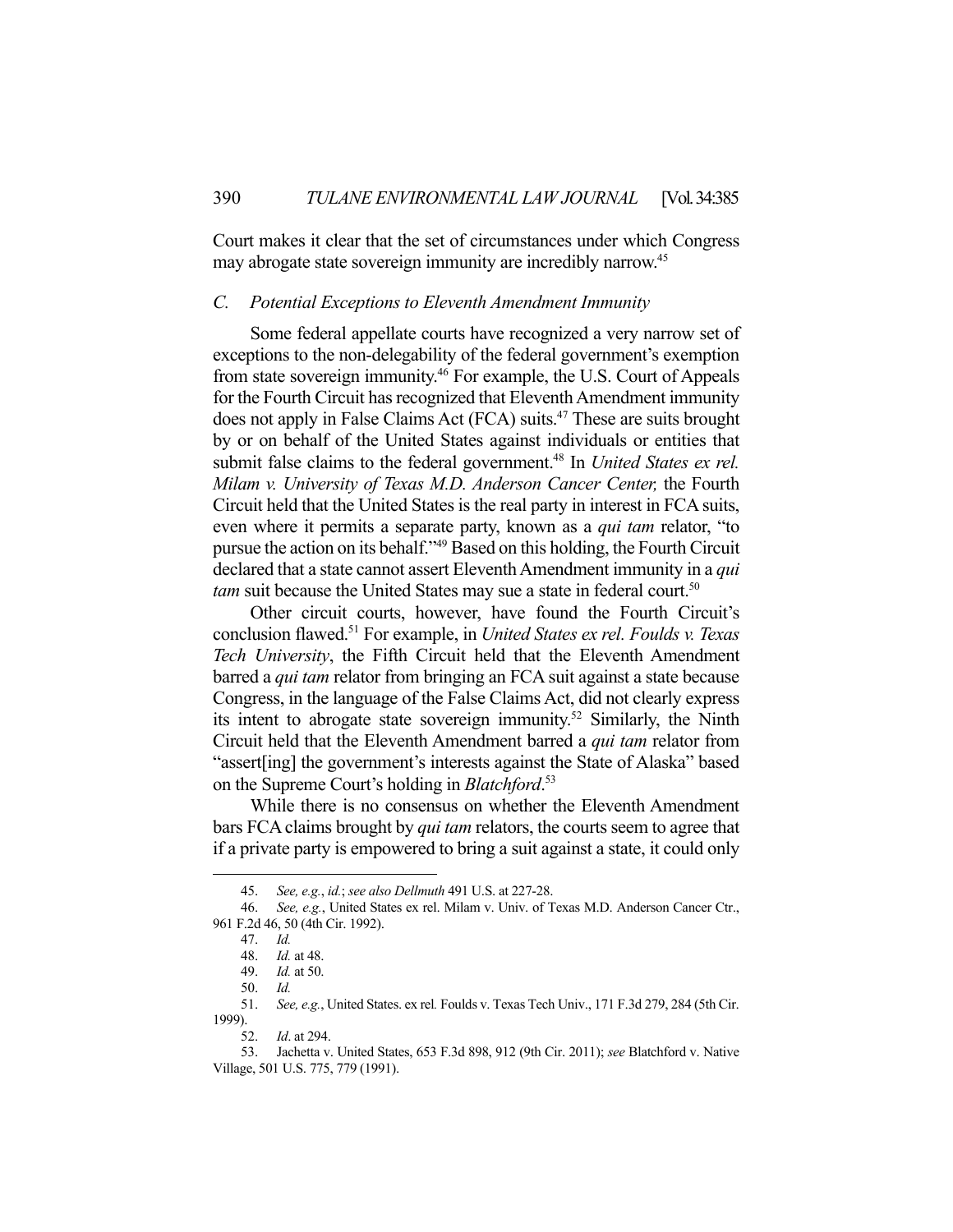possibly do so with considerable guidance by the federal government.<sup>54</sup> Either the federal government must play a significant role in the FCA suit,<sup>55</sup> or Congress must make explicit in the language of the FCA its intent to abrogate state sovereign immunity.<sup>56</sup>

### III. COURT'S DECISION

 In the noted case, the Court of Appeals for the Third Circuit reversed the district court's finding that the NGA qualified as a valid abrogation of state sovereign immunity.<sup>57</sup> The court noted that the federal government's power of eminent domain and its power to override state sovereign immunity "are separate and distinct," and thus should be analyzed separately.58 While the court ultimately held that PennEast's condemnation suit against New Jersey should have been barred by New Jersey's state sovereign immunity, the court established that it had jurisdiction to hear this appeal in order to review the denial of New Jersey's claim of Eleventh Amendment immunity.<sup>59</sup>

 The court next discussed the fundamental role that state sovereign immunity plays in the federalist structure of our system of government.<sup>60</sup> The court noted that the idea of state sovereign immunity existed before the ratification of the Eleventh Amendment, and that a state's immunity from suit "neither derives from, nor is limited by, the terms of the Eleventh Amendment."<sup>61</sup> The Eleventh Amendment, then, merely recognized this immunity that states already possessed. $62$  This long recognized and fundamental immunity, the court states, prohibits private parties from subjecting states to suit in federal court "unless they have consented to suit, either expressly or in the 'plan of the convention.'"63 The court recognized that as a result of the 'plan of the convention,' states have consented to suit by the federal government in federal court, meaning that the federal government "enjoys an exemption from the power of the States

 <sup>54.</sup> *See, e.g.*, United States ex rel. Milam, 961 F.3d at 48-49.

 <sup>55.</sup> *Id.*

 <sup>56.</sup> *Jachetta*, 653 F.3d at 908.

 <sup>57.</sup> *In re* PennEast Pipeline Co., 938 F.3d 96, 99 (3d Cir. 2019).

 <sup>58.</sup> *Id.* at 100.

 <sup>59.</sup> *Id.* at 103.

 <sup>60.</sup> *Id.*

 <sup>61.</sup> *Id.* (citing Alden v. Maine, 527 U.S. 706, 713 (1999)).

 <sup>62.</sup> *Id.* (citing Puerto Rico Aqueduct & Sewer Auth. v. Metcalf & Eddy, Inc., 506 U.S. 139, 146 (1993)).

 <sup>63.</sup> *Id.* (citing Blatchford v. Native Village of Noatak, 501 U.S. 775, 779 (1991)) (internal quotation marks omitted).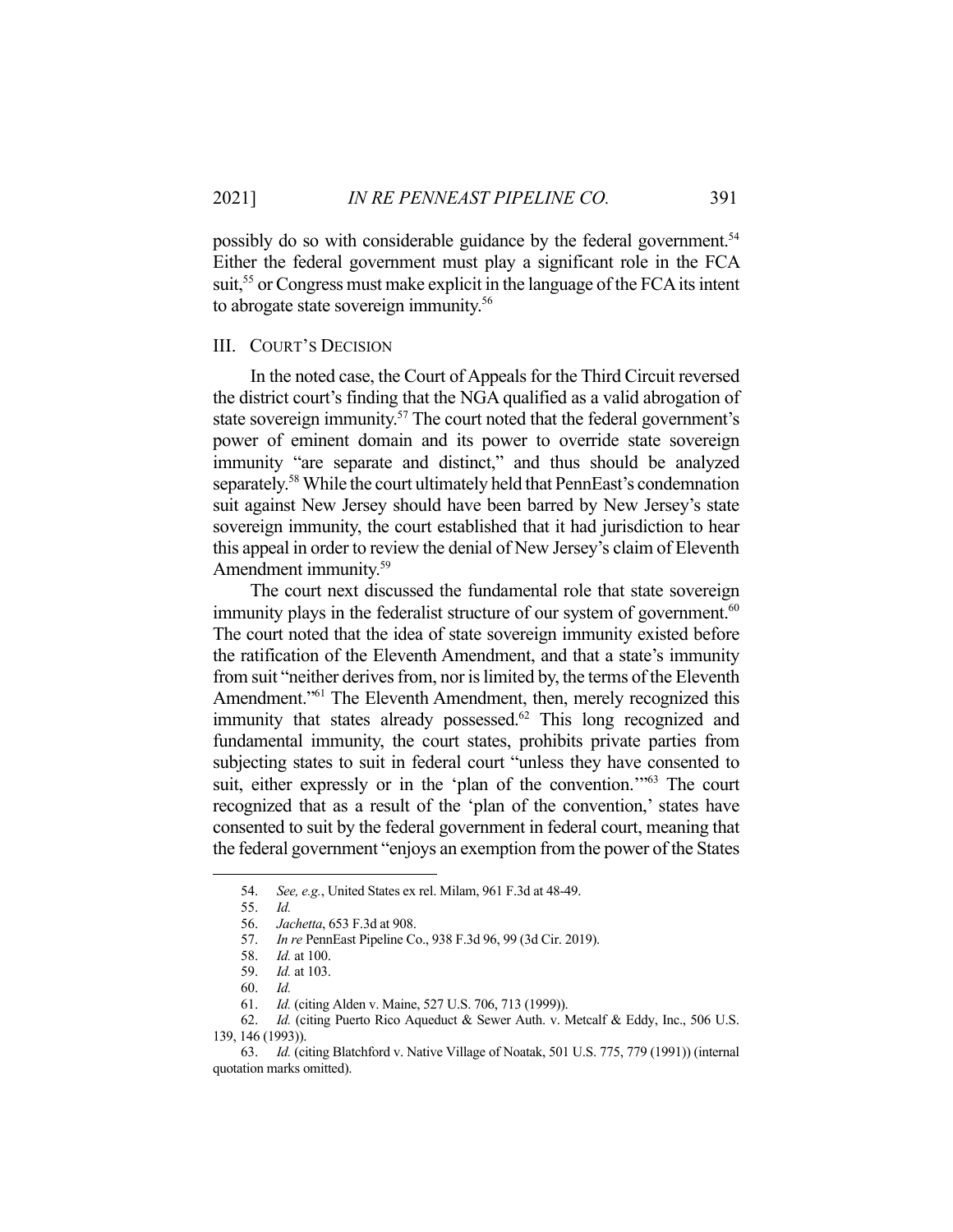to fend off suit by virtue of their sovereign immunity."64 The court also noted that this exemption enjoyed by the federal government is one that "private parties do not generally have."<sup>65</sup>

 The court, while recognizing that this exemption generally only applies to the federal government, next examined whether the federal government may delegate this exemption to private parties.<sup>66</sup> New Jersey argued that its sovereign immunity barred PennEast from bringing these condemnation suits in federal court,  $67$  and that the federal government may not delegate its exemption from state sovereign immunity to private parties.68 Further, New Jersey insisted that even if the federal government could delegate this exemption, "the NGA is not a clear and unequivocal delegation of that exemption."69 In opposition, PennEast asserted that by delegating the federal government's power of eminent domain, the NGA must have intended to delegate the federal government's exemption from state sovereign immunity. $70$ 

 The court began its analysis by reiterating the importance of separating the federal government's exemption from state sovereign immunity from its power to condemn property for its own use.<sup>71</sup> In highlighting this distinction, the court noted that the federal government's ability to condemn state-owned land in federal court is not a result of its eminent domain power, but rather this ability is due to the fact that the federal government "enjoys a special exemption from the Eleventh Amendment."<sup>72</sup> The court clarified that "a private party is not endowed with all the rights of the United States by virtue of a delegation of the government's power of eminent domain."73

 Next, the court discussed PennEast's flawed argument that Congress "must have meant for pipeline construction to go forward, regardless of the Eleventh Amendment."74 The court explained that there are limitations

 <sup>64.</sup> *Id.* at 103-04; *see Blatchford*, 501 U.S. at 779-82; *see Alden*, 527 U.S. at 755.

 <sup>65.</sup> *In re PennEast Pipeline*, 938 F.3d at 104; *see Alden*, 527 U.S. at 755.

 <sup>66.</sup> *In re PennEast Pipeline*, 938 F.3d at 104.

 <sup>67.</sup> *Id.*

 <sup>68.</sup> *Id.*

 <sup>69.</sup> *Id.*

 <sup>70.</sup> *Id.* (reasoning that "concluding otherwise would frustrate the fundamental purpose of the NGA to facilitate interstate pipelines").

 <sup>71.</sup> *Id.*

 <sup>72.</sup> *Id.* (citing Sabine Pipe Line, LLC v. A Permanent Easement of 4.25 +/- Acres of Land in Orange City, 327 F.R.D. 131, 140 (E.D. Tex. 2017)).

 <sup>73.</sup> *Id.*

 <sup>74.</sup> *Id.*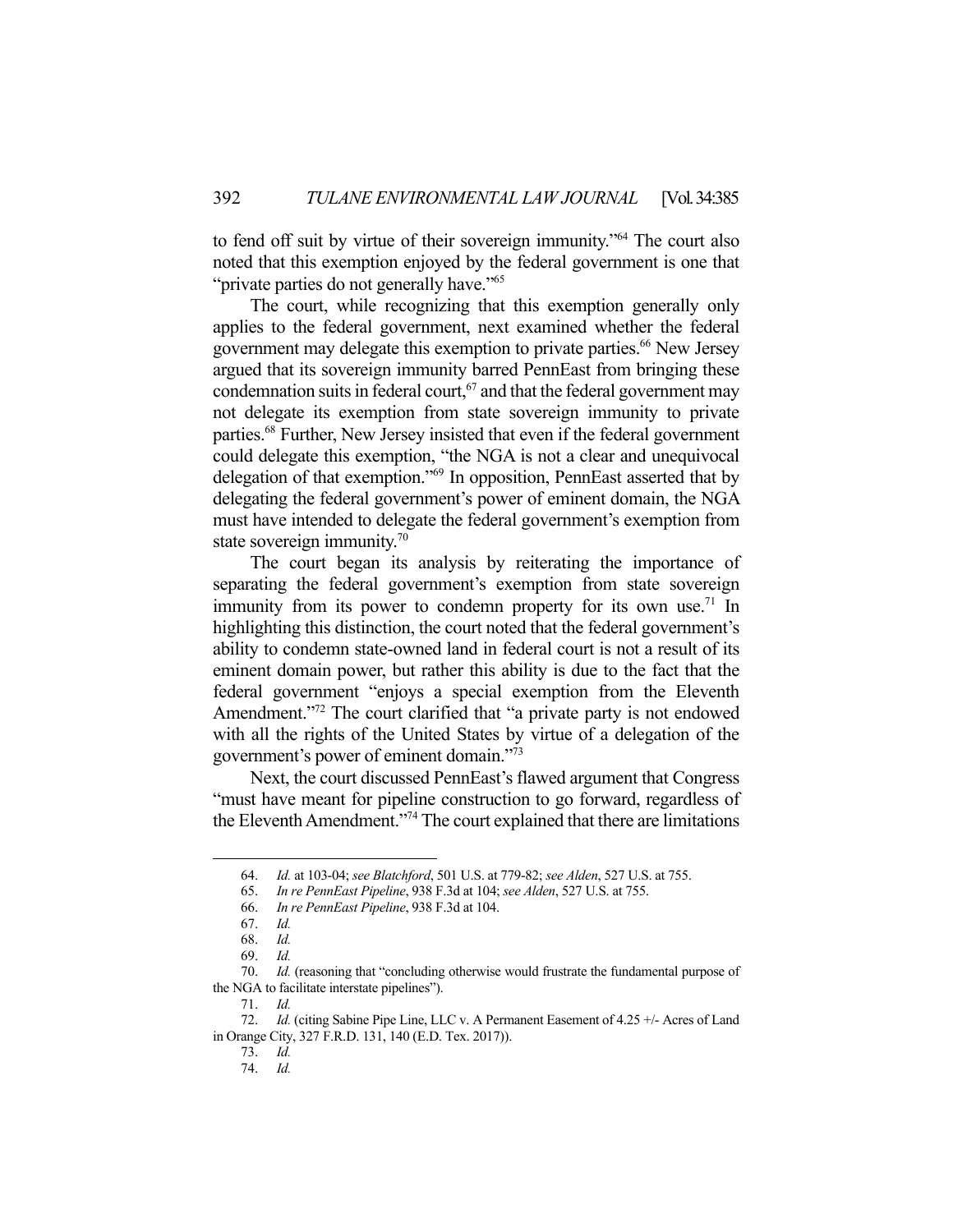on the ability of Congress to abrogate state sovereign immunity. 75 One limitation, particularly relevant here, is that Congress may not abrogate state sovereign immunity under the Commerce Clause.<sup>76</sup> As Congress enacted the NGA pursuant to the Commerce Clause, "the [Natural Gas Act] cannot be a valid congressional abrogation of state sovereign immunity."77

 The court then expressed its doubt about the ability of Congress to delegate the federal government's exemption from Eleventh Amendment immunity under any circumstances.<sup>78</sup> The court provided multiple reasons that contribute to its doubt regarding the delegability of this exemption. First, the court noted that previous case law has not endorsed the idea that Congress may abrogate state sovereign immunity.<sup>79</sup> The court highlighted the opinion in *Blatchford*, in which the Supreme Court expressed its skepticism regarding the delegability of the exemption from state sovereign immunity.<sup>80</sup> The court also highlighted opinions of other appellate courts in which the courts reject arguments that that the federal government is able to delegate this exemption to private parties.<sup>81</sup>

 The second reason the court gave for doubting the delegability of the exemption from state sovereign immunity is the lack of accountability of private parties.<sup>82</sup> "[T]here are meaningful differences between suits brought by the United States, an accountable sovereign, and suits by private citizens."83 Private parties do not share the federal government's obligation to "take Care that the Laws be faithfully executed."84 A private party's incentives to protect and maintain the rights of those whose land it seeks to condemn are different from the incentives of the federal government.85 In the eminent domain context, the court notes, the federal government's "accountab<sup>[ility]</sup> to the populace" has significance.<sup>86</sup>

3.

86. *Id.*

 <sup>75.</sup> *Id.* at 105.

 <sup>76.</sup> *Id.*; *see also* Seminole Tribe of Florida v. Florida, 517 U.S. 44, 59 (1996).

 <sup>77.</sup> *In re PennEast Pipeline*, 938 F.3d at 105.

 <sup>78.</sup> *Id.* 

 <sup>79.</sup> *Id.*

 <sup>80.</sup> *Id.* (citing Blatchford v. Native Village of Noatak, 501 U.S. 775, 783 (1991)).

 <sup>81.</sup> *Id.* at 106 (citing United States ex rel. Foulds v. Tex. Tech Univ., 171 F.3d 279, 294

<sup>(5</sup>th Cir. 1999); Jachetta v. United States, 653 F.3d 898, 912 (9th Cir. 2011)).

 <sup>82.</sup> *Id.* at 107.

 <sup>83.</sup> *Id.*

 <sup>84.</sup> *Id.* (quoting Alden v. Maine, 527 U.S. 706, 755 (1999)); *see also* U.S.CONST. art. II, §

 <sup>85.</sup> *In re PennEast Pipeline*, 938 F.3d at 105.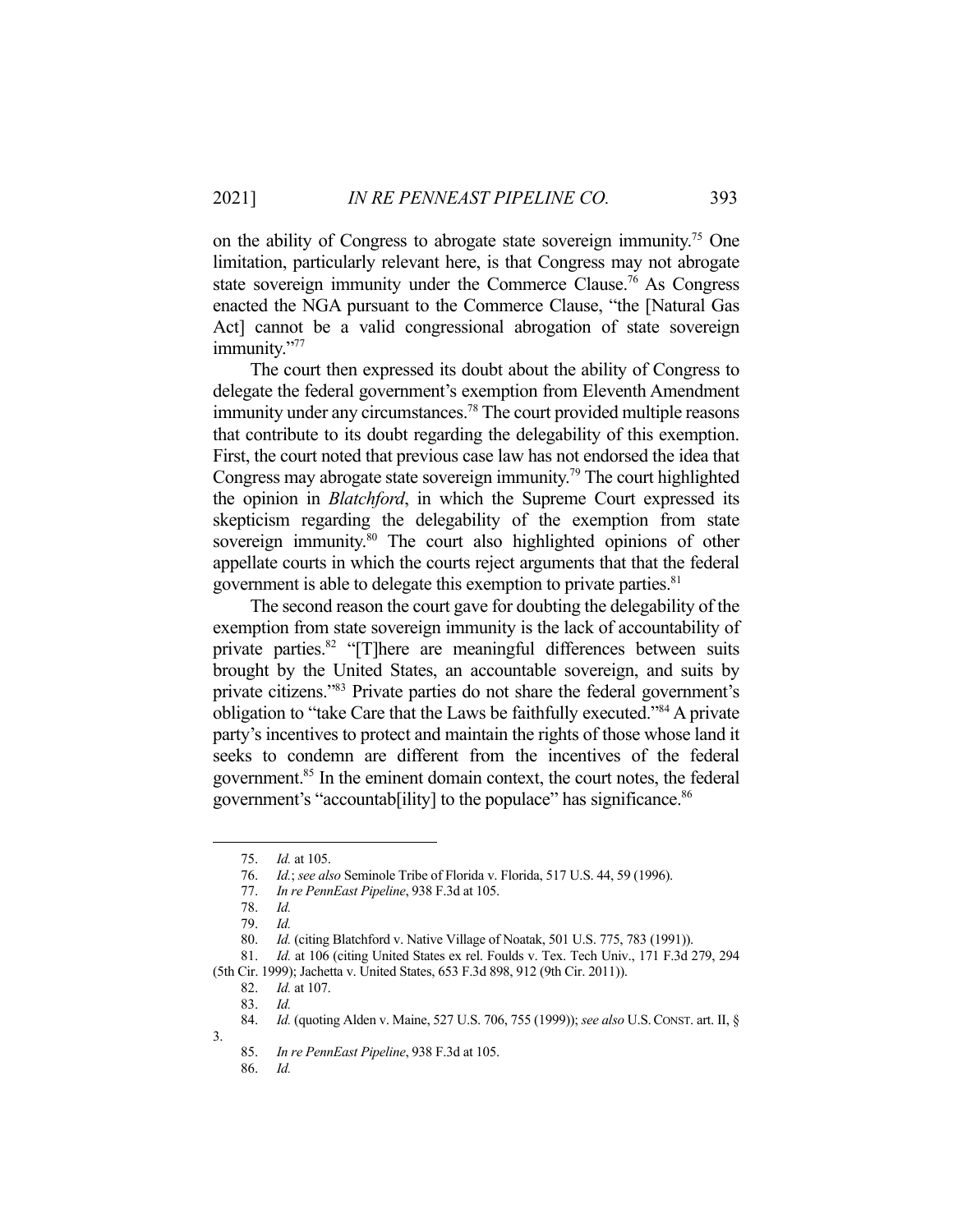The third reason the court gave for rejecting PennEast's argument is that "accepting PennEast's delegation theory would dramatically undermine the careful limits the Supreme Court has placed on the abrogation [of state sovereign immunity]."87 The court reiterated that "abrogation of sovereign immunity upsets the fundamental constitutional balance between the Federal Government and the States, placing considerable strain on the principles of federalism that inform Eleventh Amendment doctrine."<sup>88</sup> Because the concept of state sovereign immunity is fundamental to the federalist design, the court stated that for Congress to abrogate state sovereign immunity, its intent to do so must be "unmistakably clear in the language of the statute."89 The court pointed out that "Congress may abrogate state sovereign immunity only pursuant to a valid exercise of federal power," and further explained that Congress may not "abrogate sovereign immunity under its Commerce Clause powers."90 As the court previously stated, the NGA was enacted pursuant to the Commerce Clause.<sup>91</sup> The Third Circuit thus rejected PennEast's argument that the Natural Gas Act was a valid abrogation of state sovereign immunity.<sup>92</sup> Specifically, the court states that the only time Congress may abrogate state sovereign immunity is "when it acts pursuant to  $\S$  5 of the Fourteenth Amendment."93

The court then analyzed PennEast's final two arguments.<sup>94</sup> PennEast analogized its condemnation suit against New Jersey to a *qui tam* suit filed under the False Claims  $Act.^{95}$  The court highlighted that the Circuits are split regarding whether *qui tam* suits are barred by the Eleventh Amendment.<sup>96</sup> Assuming, however, that *qui tam* suits are not barred by the Eleventh Amendment, the court found key differences between a *qui tam* suit, in which the relator sues on behalf of and with the consent of the federal government, and the condemnation suit filed by PennEast against

 <sup>87.</sup> *Id.* at 108.

 <sup>88.</sup> *Id.* at 107 (quoting Dellmuth v. Muth, 491 U.S. 223, 271 (1989)).

 <sup>89.</sup> *Id.* (quoting *Dellmuth*, 491 U.S. at 228).

 <sup>90.</sup> *Id.* at 108 (citing Seminole Tribe of Florida v. Florida, 517 U.S. 44, 59 (1996)).

 <sup>91.</sup> *Id.* at 105.

 <sup>92.</sup> *Id.*

 <sup>93.</sup> *Id.* at 108 (citing Fitzpatrick v. Bitzer, 427 U.S. 445, 456 (1976)).

 <sup>94.</sup> *Id.* at 108-09.

 <sup>95.</sup> *Id.* at 109.

 <sup>96.</sup> *Id.*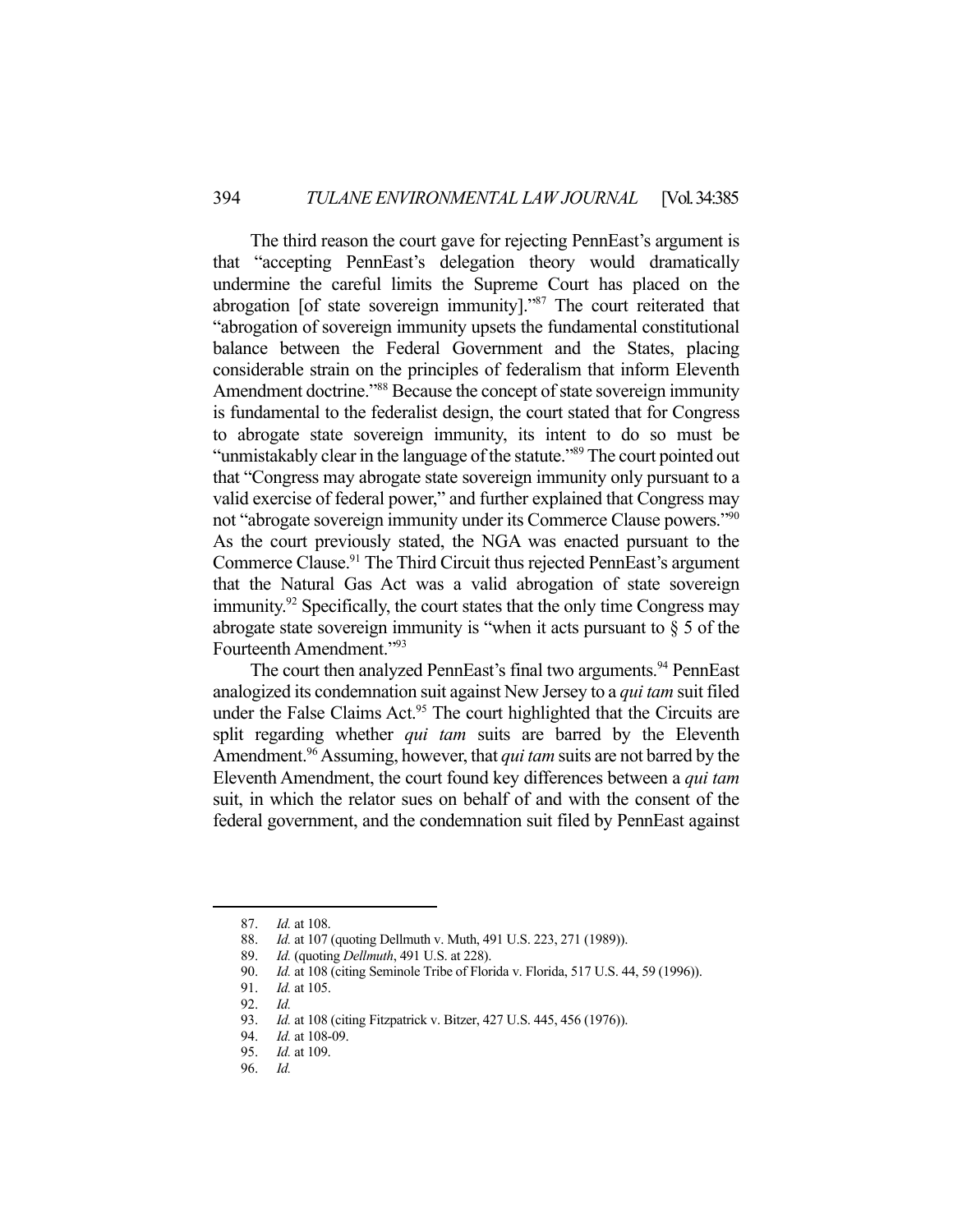New Jersey.<sup>97</sup> Next, the court addressed PennEast's argument that state sovereign immunity does not apply to condemnation suits because they are *in rem* proceedings.<sup>98</sup> However, the court rejected this argument and stated that "the Supreme Court has consistently recognized that sovereigns can assert their immunity in *in rem* proceedings in which they own property."99

 The Court concluded its opinion by once again expressing its skepticism regarding the delegability of the federal government's exemption from state sovereign immunity.<sup>100</sup> The Court noted that while it was hesitant to accept that Congress can abrogate state sovereign immunity, it did not need to determine the circumstances under which such abrogation is allowed because the NGA did not unmistakably indicate the intent of Congress to abrogate sovereign immunity.<sup>101</sup> The court stated that it could not accept congressional silence as an attempt to "upend a fundamental aspect of our constitutional design."102 The Court found each of PennEast's arguments unpersuasive and held that the "NGA does not constitute a delegation to private parties of the federal government's exemption from Eleventh Amendment immunity.<sup>103</sup>

### IV. ANALYSIS

 Prior to the noted case, the issue of whether the NGA delegated the federal government's ability to condemn state-owned land in court to private parties had not been decided in a federal court of appeals.<sup>104</sup> While untouched by a federal court of appeals, the issue had previously been raised in district court.<sup>105</sup> In 2017, the U.S. District Court for the Eastern District of Texas similarly held that the NGA is not a valid delegation of the federal government's exemption from Eleventh Amendment immunity.106 Despite the fact that this case was the first to address the

 <sup>97.</sup> *Id.* ("PennEast filed suit in its own name; PennEast will gain title to the land; there is no special statutory mechanism for the federal government to intervene in NGA condemnation actions; and PennEast maintains sole control over the suits.")

 <sup>98.</sup> *Id.* at 110.

 <sup>99.</sup> *Id.*

 <sup>100.</sup> *Id.* at 111.

 <sup>101.</sup> *Id.*

 <sup>102.</sup> *Id.* at 112.

 <sup>103.</sup> *Id.* at 112-13.

 <sup>104.</sup> *See id.* at 106.

 <sup>105.</sup> *See generally*, Sabine Pipe Line, LLC v. A Permanent Easement of 4.25 +/- Acres of Land in Orange Cnty., 327 F.R.D. 131 (E.D. Tex. 2017).

 <sup>106.</sup> *Id.* at 143.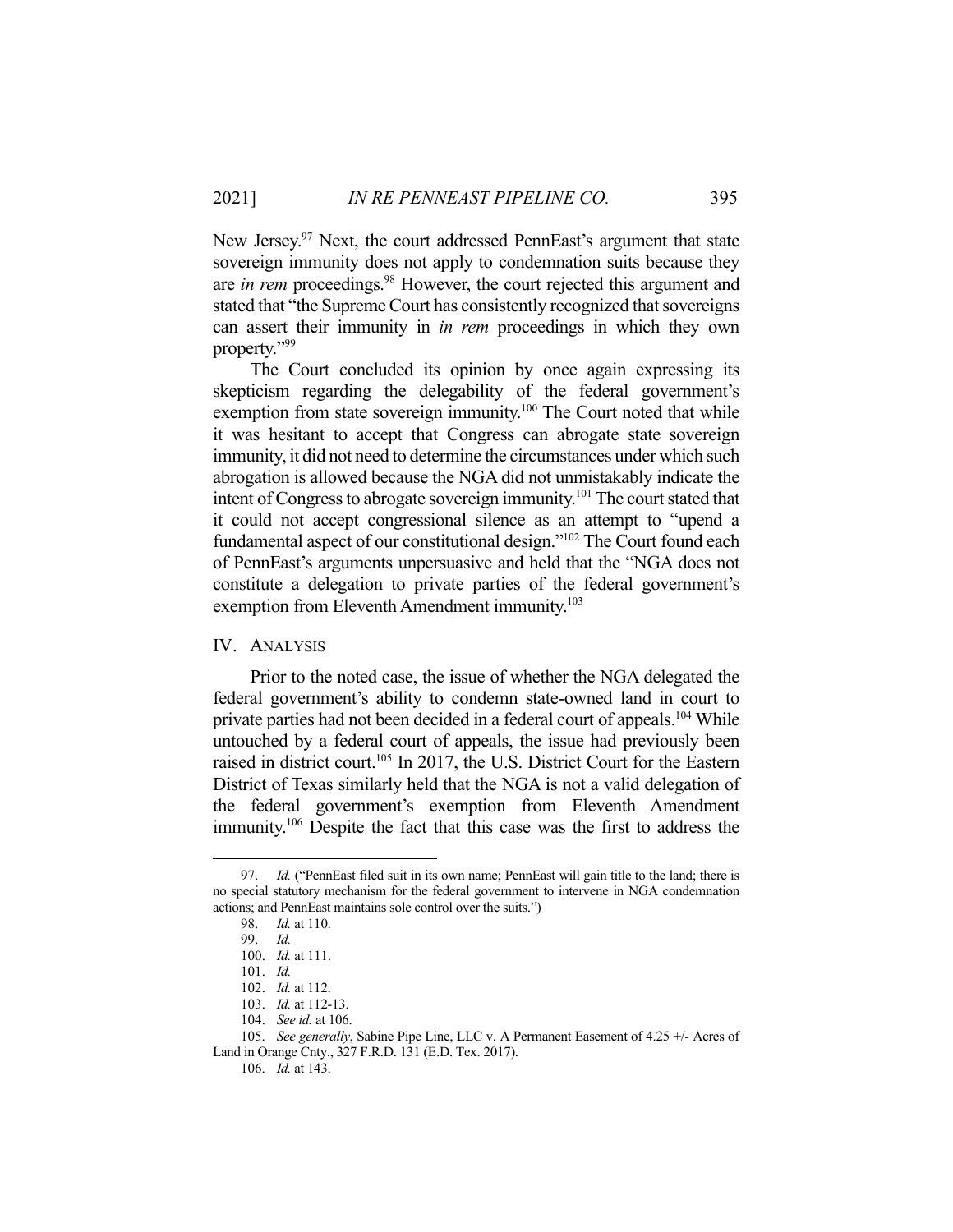applicability of state sovereign immunity in the context of the NGA, it was not appealed.107

 Approximately two weeks before the Third Circuit published its decision in *PennEast*, the U.S. District Court for the District of Maryland also held that the Eleventh Amendment barred the pipeline company, Columbia Gas Transmission (Columbia), from "su[ing] the State of Maryland for an order of condemnation without Maryland's consent."<sup>108</sup> Columbia has appealed the district court's decision, a move that could force the Fourth Circuit to either follow the Third Circuit's lead, or create a new circuit split.<sup>109</sup>

 PennEast unsuccessfully petitioned for rehearing en banc and subsequently requested that the Supreme Court of the United States grant a writ of certiorari.110 The writ of certiorari was granted, and the court instructed the parties to address an additional question: "Did the Court of Appeals properly exercise jurisdiction over this case?"<sup>111</sup> The United States, as *amicus curiae*, asserted that the issue of whether the government can delegate the eminent domain power could only be addressed in direct review of the grant of a Certificate, and that the Court should read the NGA in line with the Federal Power Act, which the Court has held "preclude[s] all litigation of 'issues inhering in the controversy' outside of the directreview scheme, including whether the licensee is authorized to take Stateowned property."112 Both PennEast and New Jersey asserted in their briefs

 <sup>107.</sup> *See In re* PennEast Pipeline Co., 938 F.3d at 106.

 <sup>108.</sup> Transcript of Oral Opinion, Columbia Gas Transmission, LLC v. 00.12 Acres of Land, No. 1:19-cv-01444-GLR (D. Md. 2019), https://www.law.nyu.edu/sites/default/files/mdcolumbiagas-proceedings-transcript.pdf [https://perma.cc/6LR7-5G8G?type=image].

 <sup>109.</sup> ERIC N. HOLMES, CONG. RESEARCH SERV., LSB10359, THIS LAND IS YOUR LAND? EMINENT DOMAIN UNDER THE NATURAL GAS ACT AND STATE SOVEREIGN IMMUNITY (2019), https://crsreports.congress.gov/product/pdf/LSB/LSB10359 [https://perma.cc/LGP7-5ZW2?type =image].

 <sup>110.</sup> *See* Order Denying Rehearing, *In re* PennEast Pipeline Co., 938 F.3d 96 (3d Cir. 2019) (No. 19-1191), https://www.njlawblog.com/wp-includes/ms-files.php?file=2019/11/Order-Rehearing-Denied-11.5.19.pdf [https://perma.cc/NLZ8-KYCG?type=image]; *see also* Petition for

Writ of Certiorari at 1, PennEast Pipeline Co., v. State of New Jersey (U.S. Feb. 18, 2019) (No. 19- 1039).

 <sup>111.</sup> Docket Entry Granting Certiorari, PennEast Pipeline Co. v. New Jersey (U.S. Feb. 10, 2021) (No. 19-1039), available at https://www.supremecourt.gov/search.aspx?filename=/docket/ docketfiles/html/public/19-1039.html [https://perma.cc/5W7D-NRAP?type=image].

 <sup>112.</sup> Brief for United States as amicus curiae at 9, 11-19, PennEast Pipeline Co. v. New Jersey (U.S. Mar. 8, 2021) (No. 19-1039), available at https://www.supremecourt.gov/DocketPDF/ 19/19-1039/171249/20210308193306999\_19-1039tsacUnitedStates.pdf [https://perma.cc/2EjT-2TRK?type=image]; *see also* City of Tacoma v. Taxpayers, 357 U.S. 320, 336, 341 (1958) (holding that where appeal of Federal Power Commission's findings and order is final, taxpayers'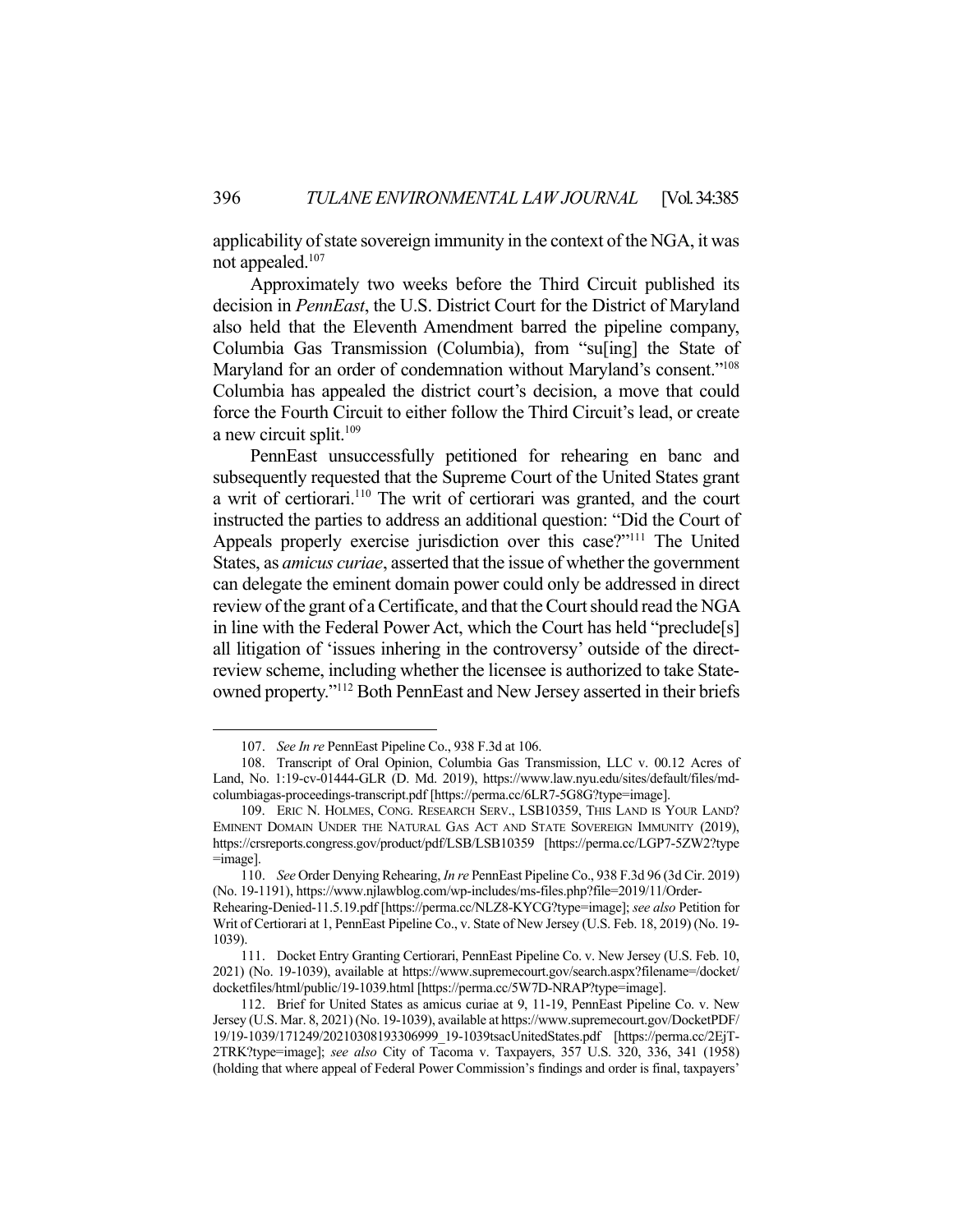that the courts below did have jurisdiction.<sup>113</sup> Oral argument was heard on April 28, 2021.<sup>114</sup>

 The NGA declares that pipelines in the business of "transporting and selling natural gas for ultimate distribution to the public" are in the public interest and can therefore exercise the federal government's power of eminent domain through FERC's granting of a Certificate.<sup>115</sup> This determination of public interest is made irrespective of states' interests, and until now, states have had little hope to slow pipeline construction.<sup>116</sup> The court's decision gives new hope to states looking to reduce or ban new pipeline construction due to environmental concerns.117 For example, in the case of PennEast, New Jersey expressed concerns over the lack of complete information FERC possessed relating to the environmental impacts of the pipeline on state-owned land.<sup>118</sup> Similarly, New Jersey described its commitment to preserving certain tracts of land throughout the state.119 Specifically, the lands that PennEast sought to condemn included lands that New Jersey "has preserved specifically for recreational, conservation, and agricultural uses."120

 To further halt pipeline construction, private landowners along a potential pipeline route may be able to grant non-possessory interests to the state in order to avoid condemnation by a private party.121 As such, PennEast fears that "landowners will disrupt FERC's process for reviewing and approving pipeline routes by creating an endless loop of proposed routes, modifications, and transfers to the state of blocking property interests."122 PennEast expressed concern regarding the impact

122. *Id.*

claims that city lacked capacity to exercise eminent domain in the matter "were impermissible collateral attacks" on that judgment).

 <sup>113.</sup> Brief for Petitioner at 44-48, PennEast Pipeline Co. v. New Jersey (U.S. Mar. 1, 2021) (No. 19-1039); Brief for Respondent New Jersey at 40-43, PennEast Pipeline Co. v. New Jersey, (U.S. Mar. 31, 2021) (No. 19-1039).

 <sup>114.</sup> PennEast Pipeline Co. v. New Jersey (No. 19-1039), https://www.oyez.org/cases/ 2020/19-1039 [https://perma.cc/K7Z8-7XQV?type=image].

 <sup>115. 15</sup> U.S.C. § 717(a), f(h) (2018).

 <sup>116.</sup> *See* 15 U.S.C. § 717(a) (2018); *see also* Appellee Petition for Rehearing en banc at 1, *In re* PennEast Pipeline Co., 936 F.3d 96 (3d Cir. 2019) (No. 19-1191) (hereinafter *Petition for Rehearing*), https://naturalgasnow.org/wp-content/uploads/2019/10/PennEast.pdf.

 <sup>117.</sup> *See In re* PennEast Pipeline Co., 938 F.3d 96, 113 (3d Cir. 2019).

 <sup>118.</sup> Appellants' Merits Brief at 7-8, *In re* PennEast Pipeline Co., 938 F.3d 96 (3d Cir. 2019) (Nos. 19-1228, 19-1191) (hereinafter *Brief of Appellant*).

 <sup>119.</sup> *Id.* at 5-6.

 <sup>120.</sup> *Id.* at 1.

 <sup>121.</sup> *See Petition for Rehearing* at 16.